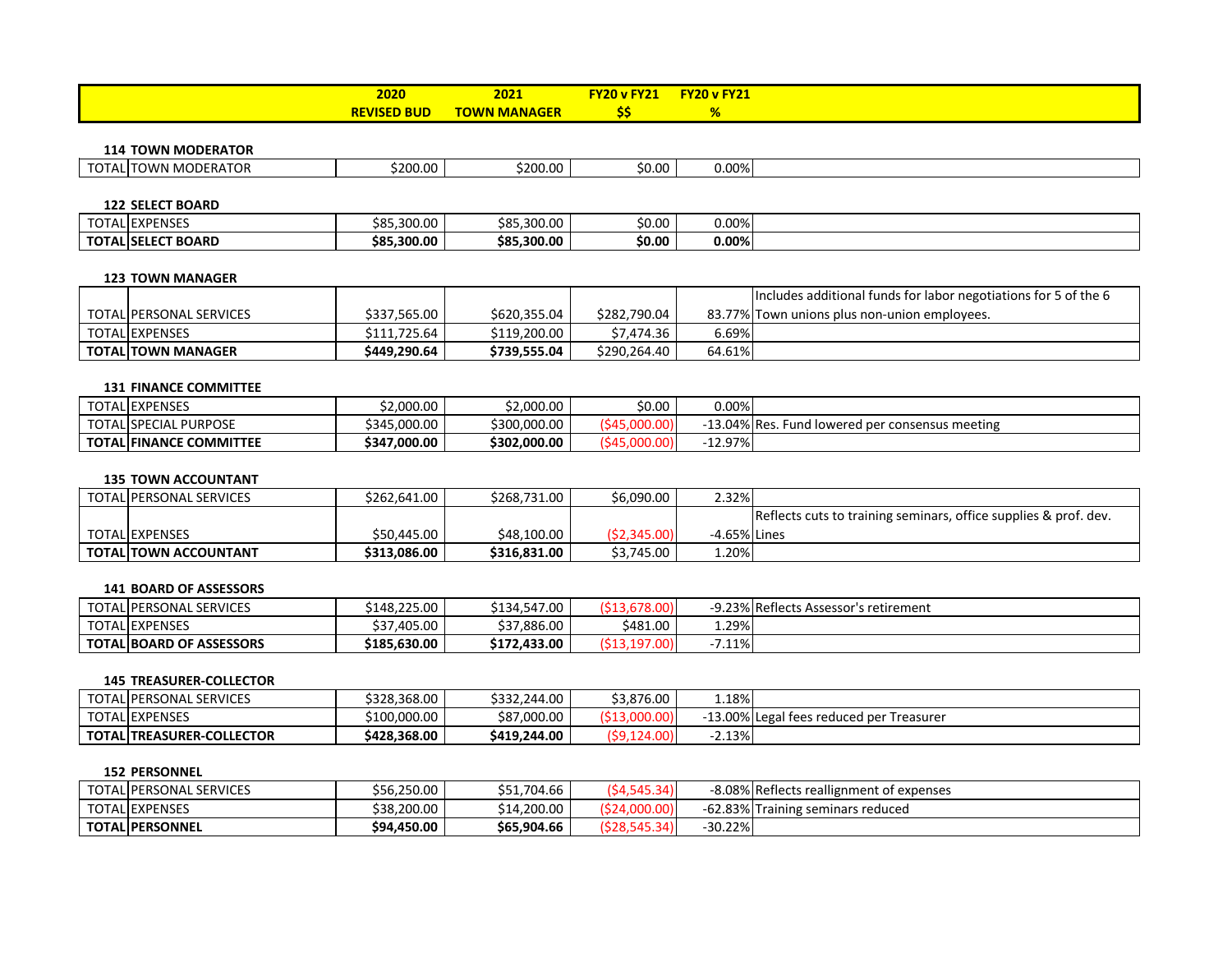| 2020<br>$\mathcal{L}^{\text{max}}_{\text{max}}$ and $\mathcal{L}^{\text{max}}_{\text{max}}$ and $\mathcal{L}^{\text{max}}_{\text{max}}$ | 2021                | <b>FY20 v FY21</b> | <b>FY20 v FY21</b> |
|-----------------------------------------------------------------------------------------------------------------------------------------|---------------------|--------------------|--------------------|
| REVISED BUD                                                                                                                             | <b>TOWN MANAGER</b> |                    | .                  |

### **155 INFORMATION TECHNOLOGY**

| TOTALIPERSONAL SERVICES             | \$302,681,00 | \$284,131.00 | (S18.550.00)  |        | -6.13% reflects new GIS Coordinator                             |
|-------------------------------------|--------------|--------------|---------------|--------|-----------------------------------------------------------------|
| TOTALIEXPENSES                      | \$362,020,00 | \$598,120.00 | \$236,100.00  |        | 65.22% Includes \$260k Tyler Tech contract                      |
| TOTAL CAPITAL OUTLAY                | \$13.000.00  | \$0.00       | (\$13,000.00) |        | -100.00% Reflects office equipment needed in FY20, but not FY21 |
| <b>TOTAL INFORMATION TECHNOLOGY</b> | \$677.701.00 | \$882.251.00 | \$204,550,00  | 30.18% |                                                                 |

## **161 TOWN CLERK**

| TOTAL PERSONAL SERVICES | \$197,770.00 | \$238,830.00 | \$41,060.00 |        | 20.76% Reflects additional elections in FY2021                    |
|-------------------------|--------------|--------------|-------------|--------|-------------------------------------------------------------------|
| <b>TOTAL EXPENSES</b>   | \$34,000.00  | \$36,825.00  | \$2,825.00  |        | 8.31% Reflects additional elections and 2 town meetings in FY2021 |
| <b>TOTAL TOWN CLERK</b> | \$231.770.00 | \$275.655.00 | \$43,885,00 | 18.93% |                                                                   |

#### **171 CONSERVATION COMMISSION**

| TOTAL PERSONAL.<br>. SERVICES       | \$84.225.00 | \$86,702.00 | \$2,477.00 | 2.94% |  |
|-------------------------------------|-------------|-------------|------------|-------|--|
| <b>TOTAL EXPENSES</b>               | \$3.515.00  | \$3,666.00  | \$151.00   | 4.30% |  |
| <b>TOTAL CONSERVATION COMMISSIO</b> | \$87,740.00 | \$90,368.00 | \$2,628.00 | 3.00% |  |

#### **175 PLANNING BOARD**

| TOTAL PERSONAL SERVICES     | \$120.660.00 | \$120,431.00 | (5229.00) | $-0.19%$ |  |
|-----------------------------|--------------|--------------|-----------|----------|--|
| <b>TOTAL EXPENSES</b>       | \$1,550.00   | \$1,550.00   | \$0.00    | 0.00%    |  |
| <b>TOTAL PLANNING BOARD</b> | \$122,210.00 | \$121,981,00 | (5229.00) | $-0.19%$ |  |

## **176 ZONING BOARD OF APPEALS**

| TOTAL PERSONAL SERVICES      | \$1.00   | \$1.00   | \$0.00 | 0.00% |  |
|------------------------------|----------|----------|--------|-------|--|
| TOTALIEXPENSES               | \$400.00 | \$400.00 | \$0.00 | 0.00% |  |
| TOTAL ZONING BOARD OF APPEAL | \$401.00 | \$401.00 | \$0.00 | 0.00% |  |

## **180 MUNICIPAL COMMITTEES**

| $T$ $T$ $T$ $T$<br>TOTAL PERSONAL SERVICES | \$4,900.00  | \$5,200.00  | \$300.00 | 6.12% |  |
|--------------------------------------------|-------------|-------------|----------|-------|--|
| <b>TOTALIEXPENSES</b>                      | \$5,600.00  | \$5,550.00  | 50.00)   | 0.89% |  |
| <b>TOTAL MUNICIPAL COMMITTEES</b>          | \$10,500.00 | \$10,750.00 | \$250.00 | 2.38% |  |

## **182 ECONOMIC DEVELOPMENT**

| <b>TOTAL</b><br>ALIEXPENSES            | \$65,000.00 | \$0.00 | Sh.<br>u.uur | $-100.00\%$ W<br><b>FY20</b><br><br>od from FinCom Reserve ،<br>-und as in F'<br>! be requested ነ |
|----------------------------------------|-------------|--------|--------------|---------------------------------------------------------------------------------------------------|
| <b>TOTAL ECONOMIC</b><br>C DEVELOPMENT | \$65,000.00 | \$0.00 | 5h.          | 100.00%                                                                                           |

#### **185 MUNICIPAL BUILDING COMM**

|              | <b>TOTAL EXPENSES</b>                 | \$750.00 | \$750.00 | \$0.00 | 0.00%    |  |
|--------------|---------------------------------------|----------|----------|--------|----------|--|
| TOT,<br>11 I | . BUILDING COM<br><b>IMUNICIPAL I</b> | \$750.00 | \$750.00 | \$0.00 | $0.00\%$ |  |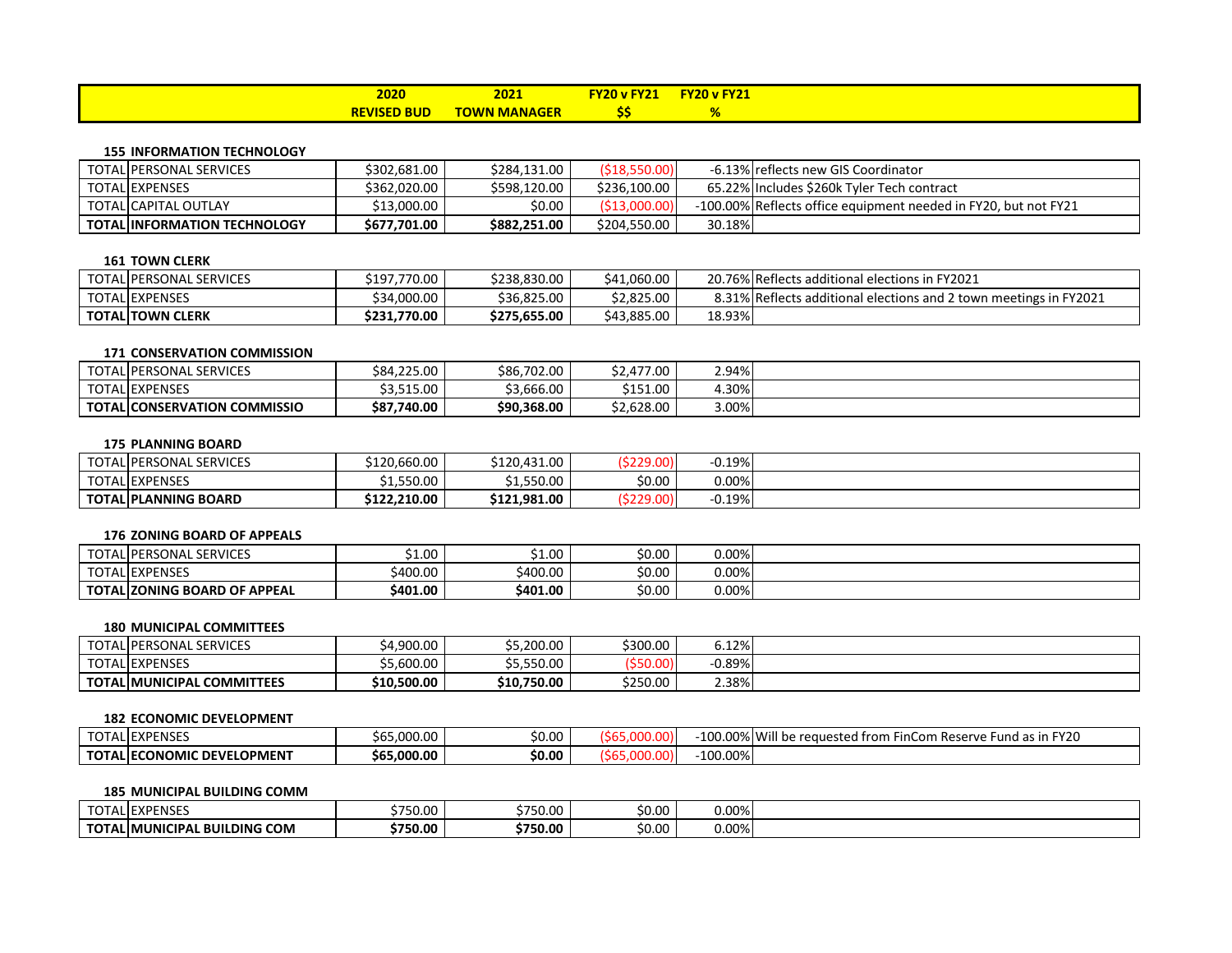| 2020               | 2021                | <b>FY20 v FY21</b> | <b>FY20 v FY21</b> |
|--------------------|---------------------|--------------------|--------------------|
| <b>REVISED BUD</b> | <b>TOWN MANAGER</b> |                    |                    |

## **190 PEG ACCESS & CABLE**

| <b>TOTAL EXPENSES</b>               | \$210,000,00 | \$200,000.00 | $\sim$ 0.000 $\sim$<br>'\$10.                    | 4.76% Reflects I<br>FY20 activity |  |
|-------------------------------------|--------------|--------------|--------------------------------------------------|-----------------------------------|--|
| <b>TOTAL PEG ACCESS &amp; CABLE</b> | \$210,000.00 | \$200,000.00 | $\sim$ $\sim$ $\sim$<br>1410.000<br>(510.000.00) | 4.76%                             |  |

## **192 PUBLIC FACILITIES MAINT**

| TOTAL PERSONAL SERVICES             | \$341,893,00 | \$351.924.00 | \$10.031.00  | 2.93%    |                                                                     |
|-------------------------------------|--------------|--------------|--------------|----------|---------------------------------------------------------------------|
|                                     |              |              |              |          | Reflects reductions in annual rentals for grinding, seminars, prof. |
| <b>TOTALIEXPENSES</b>               | \$387.727.00 | \$362,072.00 | (S25.655.00) |          | -6.62% dev. And other lines.                                        |
| <b>TOTAL PUBLIC FACILITIES MAIN</b> | \$729.620.00 | \$713,996.00 | (S15.624.00) | $-2.14%$ |                                                                     |

| <b>TOTAL GENERAL GOVERNMENT</b> | \$4,039,016.64 | \$4,397,619.70 | \$358,603.06 | 8.88% |
|---------------------------------|----------------|----------------|--------------|-------|
|---------------------------------|----------------|----------------|--------------|-------|

## **210 POLICE**

| TOTAL PERSONAL SERVICES | \$4,559,481.00 | \$4,587,496.71 | \$28,015.71    | 0.61%       |  |
|-------------------------|----------------|----------------|----------------|-------------|--|
| <b>TOTALIEXPENSES</b>   | \$653.764.81   | \$659,988.00   | \$6.223.19     | 0.95%       |  |
| TOTAL CAPITAL OUTLAY    | \$138.910.19   | \$0.00         | (5138.910.19)  | $-100.00\%$ |  |
| <b>TOTAL POLICE</b>     | \$5,352,156.00 | \$5,247,484.71 | (S104, 671.29) | $1.96\%$    |  |

## **220 FIRE**

| TOTAL PERSONAL SERVICES | \$4.358.094.00 | \$4,484,216.00 | \$126,122.00 | 2.89%   |                                                              |
|-------------------------|----------------|----------------|--------------|---------|--------------------------------------------------------------|
| <b>TOTAL EXPENSES</b>   | \$156,633,00   | \$144,057.70   | (S12.575.30) | -8.03%l |                                                              |
| TOTAL CAPITAL OUTLAY    | \$6,410.00     | \$41,830,00    | \$35,420.00  |         | 552.57% Includes copier lease and various non-vehicle equip. |
| <b>TOTAL FIRE</b>       | \$4,521,137.00 | \$4,670,103.70 | \$148,966.70 | 3.29%   |                                                              |

#### **230 EMERGENCY MEDICAL SERVICES**

| TOTAL PERSONAL SERVICES      | \$294.683.00  | \$308,432.00 | \$13,749.00 | 4.67%    |                                      |
|------------------------------|---------------|--------------|-------------|----------|--------------------------------------|
| <b>TOTAL EXPENSES</b>        | S131.800.00 l | \$146,800.00 | \$15,000.00 |          | 11.38% Reflects contractual stipends |
| TOTAL CAPITAL OUTLAY         | \$4,500.00    | \$4,500.00   | \$0.00      | $0.00\%$ |                                      |
| TOTAL EMERGENCY MEDICAL SERV | \$430,983.00  | \$459.732.00 | \$28,749.00 | 6.67%    |                                      |

## **235 PUBLIC SAFETY DISPATCH**

| TOTALIEXPENSES               | \$497.553.00 | \$300.000.00 | 3.00)<br>'5197.55. | -39.70% Reflects SEMRECC Assessment |  |
|------------------------------|--------------|--------------|--------------------|-------------------------------------|--|
| TOTAL PUBLIC SAFETY DISPATCH | \$497.553.00 | \$300,000,00 | 3.001<br>'5197.55. | $-39.70%$                           |  |

#### **240 INSPECTIONAL SERVICES**

| TOTAL PERSONAL SERVICES            | \$376,540.00 | \$372,978.00 | 3,562.00).  | 0.95%    |                                              |
|------------------------------------|--------------|--------------|-------------|----------|----------------------------------------------|
| <b>TOTAL EXPENSES</b>              | \$12,750.00  | \$8,250.00   | (54.500.00) |          | -35.29% Reflects reductions in various lines |
| <b>TOTAL INSPECTIONAL SERVICES</b> | \$389,290,00 | \$381,228.00 | (58.062.00) | $-2.07%$ |                                              |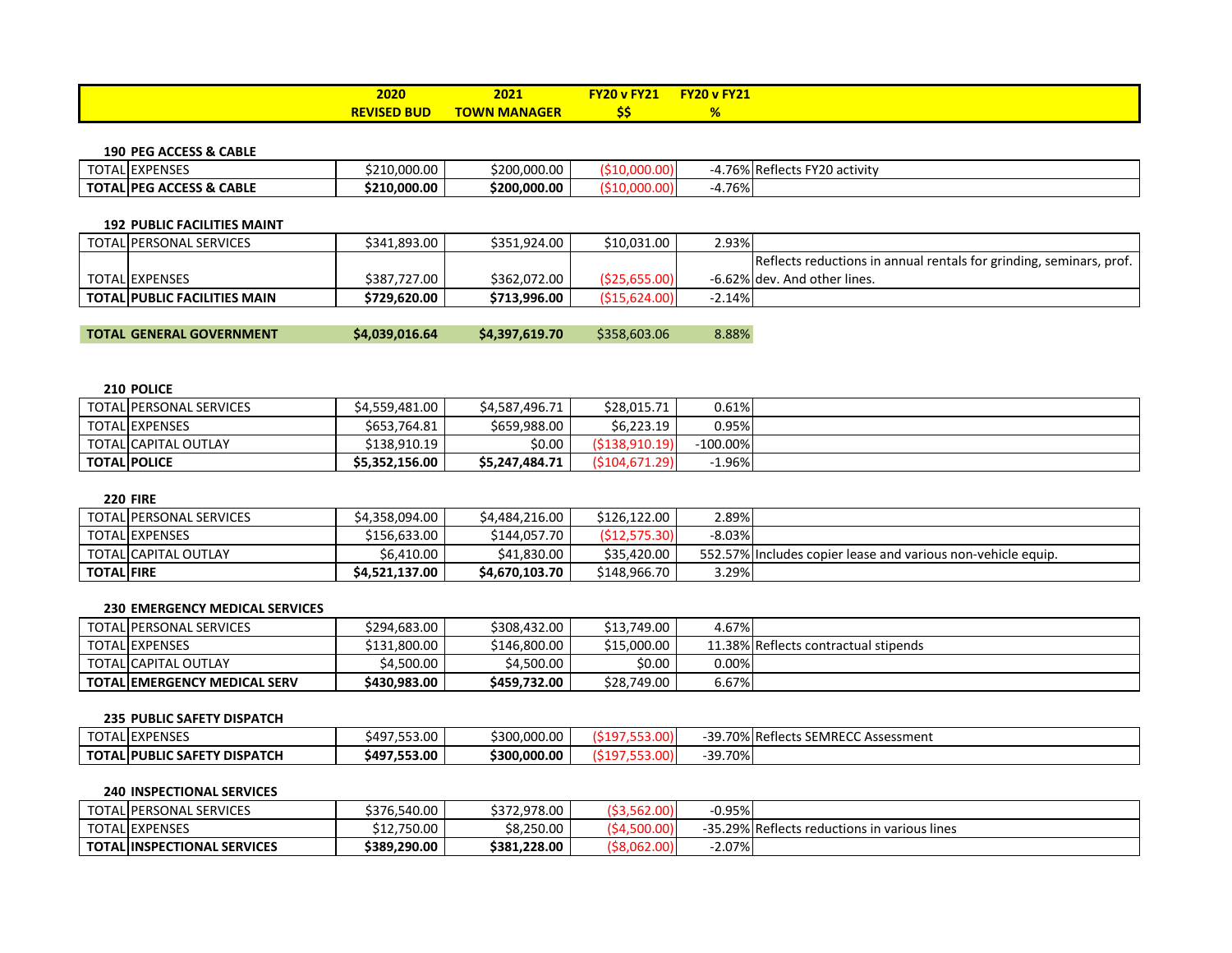| 2021<br>2020                              | <b>FY20 v FY21</b> | <b>FY20 v FY21</b> |
|-------------------------------------------|--------------------|--------------------|
| <b>TOWN MANAGER</b><br><b>REVISED BUD</b> |                    |                    |

#### **291 EMERGENCY MANAGEMENT**

| TOTAL PERSONAL SERVICES    | \$4.498.00  | \$4,498.00  | \$0.00      | $0.00\%$ |                                                        |
|----------------------------|-------------|-------------|-------------|----------|--------------------------------------------------------|
| <b>TOTALIEXPENSES</b>      | \$45.500.00 | \$42,681.75 | (S2.818.25) |          | -6.19% Reflects reductions in various lines            |
| TOTAL CAPITAL OUTLAY       | \$5,000.00  | \$3,000.00  | (52,000.00) |          | -40.00% Reflects reduction based upon current activity |
| TOTAL EMERGENCY MANAGEMENT | \$54,998.00 | \$50,179.75 | (54.818.25) | $-8.76%$ |                                                        |

| <b>TOTAL PUBLIC SAFETY</b> | \$11,246,117.00 | \$11,108,728.16 | (5137,388.84) | $-1.22%$ |
|----------------------------|-----------------|-----------------|---------------|----------|
|----------------------------|-----------------|-----------------|---------------|----------|

#### **300 EDUCATION**

| TOTAL PERSONAL SERVICES       | 41.640.959.00<br>54. | \$43,036,538,00 | \$1 395 579 00<br>ຸ່ນ⊥,ວວບ,ບາວ.ບ∪ | 3.35% |  |
|-------------------------------|----------------------|-----------------|-----------------------------------|-------|--|
| TOTAL MANSFIELD PUBLIC SCHOOL | \$41.640.959.00      | \$43,036,538,00 | \$1,395,579.00                    | 3.35% |  |

## **301 EDUCATION - REGULAR DAY**

| .998.569.00<br>- REGULAR DA<br>\$0.00<br>וחד<br>EDUCA.<br>. ION<br>$\cdots$<br>. . | 100.00% |
|------------------------------------------------------------------------------------|---------|
|------------------------------------------------------------------------------------|---------|

## **302 SPECIAL EDUCATION**

|--|

## **305 EDUCATION - UNDISTRUBUTED**

| TOTAL PERSONAL SERVICES      | \$3,457,204.00 | \$9,633,492.88 | \$6.176.288.88 |         | 178.65% Reflects a reduction of \$582,000 per consensus |
|------------------------------|----------------|----------------|----------------|---------|---------------------------------------------------------|
| TOTAL EDUCATION - UNDISTRUBU | \$3,457,204.00 | \$9,633,492.88 | \$6,176,288.88 | 178.65% |                                                         |

#### **380 REGIONAL VOCATIONAL SCHOOL**

|                              |                |                |              |        | Reflects assessment from Southeastern Regional Vocational |
|------------------------------|----------------|----------------|--------------|--------|-----------------------------------------------------------|
| l TOTALlEXPENSES             | \$1,070,491.00 | \$1,330,017,00 | \$259.526.00 |        | 24.24% Technical School District                          |
| TOTAL REGIONAL VOCATIONAL SC | \$1,070,491.00 | \$1,330,017.00 | \$259.526.00 | 24.24% |                                                           |

#### **390 TOWN EXP FOR EDUCATION**

| TOTAL PERSONAL SERVICES             | \$56.228.00 | \$57.634.00<br><b>JJ</b> | \$1,406.00    | 2.50% |  |
|-------------------------------------|-------------|--------------------------|---------------|-------|--|
| <b>TOTAL TOWN EXP FOR EDUCATION</b> | \$56,228.00 | \$57.634.00              | ,406.00<br>-- | 2.50% |  |

| <b>TOTAL EDUCATION</b> | \$52,761,713.00 | \$54,057,681.88 \$1,295,968.88 |  | 2.46% |
|------------------------|-----------------|--------------------------------|--|-------|
|------------------------|-----------------|--------------------------------|--|-------|

## **420 DPW ADM**

| <b>AL SERVICES</b><br><b>UTAL PERSONAL</b> | \$262.461.00   | \$266.452.00   | \$3,991.00  | 1.52% |  |
|--------------------------------------------|----------------|----------------|-------------|-------|--|
| <b>TOTAL EXPENSES</b>                      | \$2,204,451.00 | \$2,234,996.91 | \$30,545.91 | 1.39% |  |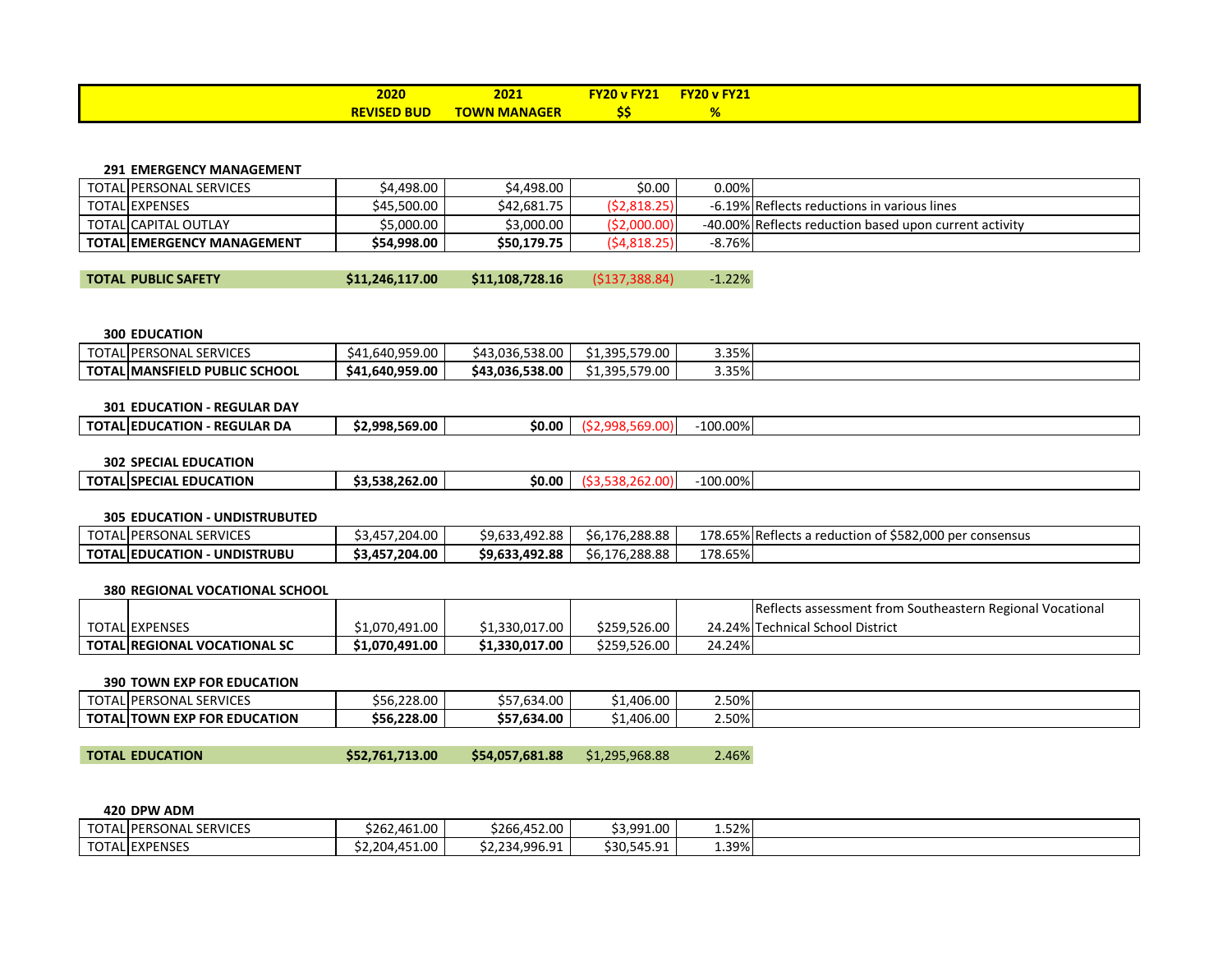|                                 | 2020               | 2021                | <b>FY20 v FY21</b> | <b>FY20 v FY21</b> |
|---------------------------------|--------------------|---------------------|--------------------|--------------------|
|                                 | <b>REVISED BUD</b> | <b>TOWN MANAGER</b> |                    |                    |
| <b>TOTAL DPW ADMINISTRATION</b> | \$2,466,912.00     | \$2,501,448.91      | \$34,536.91        | 1.40%              |

#### **421 HIGHWAY GENERAL**

| TOTAL PERSONAL SERVICES      | \$841,388.00   | \$851,081.00   | \$9,693.00    | 1.15%    |                                                                                                                                                                                                            |
|------------------------------|----------------|----------------|---------------|----------|------------------------------------------------------------------------------------------------------------------------------------------------------------------------------------------------------------|
| <b>TOTAL EXPENSES</b>        | \$570,184.00   | \$548,944.00   | (S21, 240.00) | $-3.73%$ |                                                                                                                                                                                                            |
|                              |                |                |               |          | These funds are to be used for FY21 road supplies, but are equal<br>to the Fire SAFER Grant. As this grant begins to be reduced in<br><b>FY22, these funds will be shifted back to the FD to prevent a</b> |
| TOTAL CAPITAL OUTLAY         | \$87.369.00    | \$179,119.00   | \$91,750.00   |          | 105.01% "fiscal cliff" when grant ends.                                                                                                                                                                    |
| <b>TOTAL HIGHWAY GENERAL</b> | \$1,498,941.00 | \$1,579,144.00 | \$80,203.00   | 5.35%    |                                                                                                                                                                                                            |

### **423 SNOW & ICE REMOVAL**

|                       | <b>TOTAL PERSONAL SERVICES</b>      | 11.600.00<br>$\overline{1}$<br>∵ 4⊥د | \$141,600.00 | \$0.00 | $0.00\%$ |  |
|-----------------------|-------------------------------------|--------------------------------------|--------------|--------|----------|--|
| <b>TOTAL EXPENSES</b> |                                     | \$247.840.00<br>324                  | \$247,840.00 | \$0.00 | 0.00%    |  |
|                       | <b>TOTAL SNOW &amp; ICE REMOVAL</b> | \$389,440.00                         | \$389,440.00 | \$0.00 | 0.00%    |  |

## **425 VEHICLE MAINTENANCE**

| TOTAL PERSONAL SERVICES          | \$261,952.00 | \$227,135.00 | ( \$34, 817.00)                |        | -13.29% Reflects reduction in seasonal services       |
|----------------------------------|--------------|--------------|--------------------------------|--------|-------------------------------------------------------|
| <b>TOTALIEXPENSES</b>            | \$277.644.00 | \$270,644,00 | 167.000<br>ו טטעט. <i>ו</i> כו |        | -2.52% Reflects reduction in seminars and other lines |
| <b>TOTAL VEHICLE MAINTENANCE</b> | \$539,596.00 | \$497,779.00 | (541.817.00)                   | -7.75% |                                                       |

### **429 TOWN FUEL**

| <b>TOTAL EXPENSES</b>             | \$135,867.00 | \$135,867.00 | \$0.00 | $0.00\%$ |  |
|-----------------------------------|--------------|--------------|--------|----------|--|
| <b>TOTALI</b><br><b>TOWN FUEL</b> | \$135,867.00 | \$135,867.00 | \$0.00 | $0.00\%$ |  |

| <b>TOTAL PUBLIC WORKS</b> | \$5,030,756.00 | \$5,103,678.91 | \$72,922.91 | 1.45% |
|---------------------------|----------------|----------------|-------------|-------|
|---------------------------|----------------|----------------|-------------|-------|

#### **512 BOH**

| TOTAL PERSONAL SERVICES | \$113.368.00 | \$113,368,00 | \$0.00      | 0.00%  |  |
|-------------------------|--------------|--------------|-------------|--------|--|
| <b>TOTAL EXPENSES</b>   | \$55,197.55  | \$66,616.00  | \$11,418.45 | 20.69% |  |
| TOTAL BOARD OF HEALTH   | \$168,565.55 | \$179,984.00 | \$11,418.45 | 6.77%  |  |

# **541 COUNCIL ON AGING**

| <b>TOTAL PERSONAL SERVICES</b> | \$313,950.00 | \$262,094.00 | (S51.856.00) |            | -16.52% Reflects full-time outreach worker vacancy |
|--------------------------------|--------------|--------------|--------------|------------|----------------------------------------------------|
| <b>TOTAL EXPENSES</b>          | \$68,624.00  | \$66,624.00  | (52,000.00)  | $-2.91\%$  |                                                    |
| <b>TOTAL COUNCIL ON AGING</b>  | \$382.574.00 | \$328,718.00 | (S53.856.00) | $-14.08\%$ |                                                    |

# **543 VETERANS SERVICES**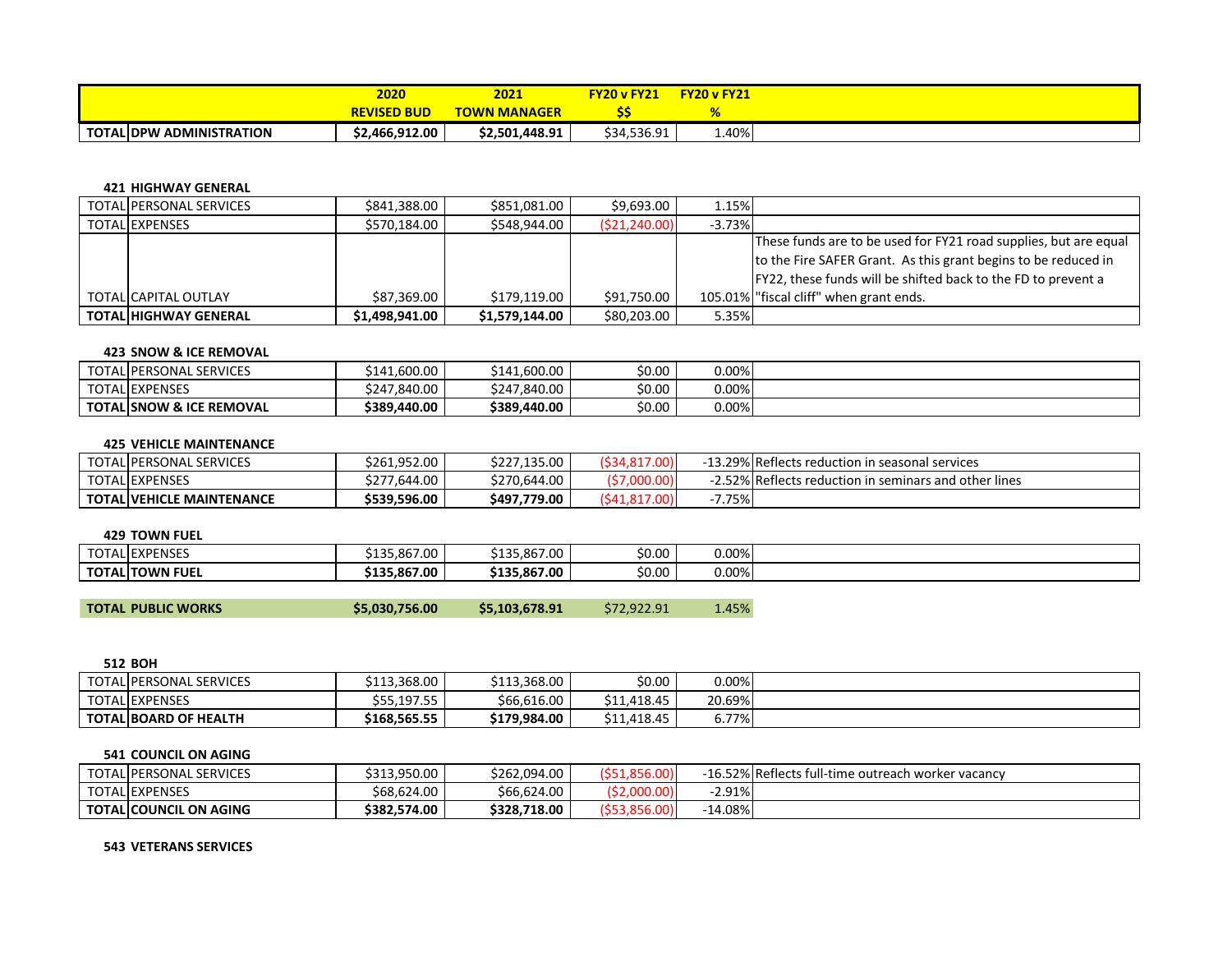|                                | 2020               | 2021                | <b>FY20 v FY21</b> | <b>FY20 v FY21</b> |
|--------------------------------|--------------------|---------------------|--------------------|--------------------|
|                                | <b>REVISED BUD</b> | <b>TOWN MANAGER</b> | \$                 | %                  |
| TOTAL PERSONAL SERVICES        | \$67.756.00        | \$68,259.00         | \$503.00           | 0.74%              |
| <b>TOTALIEXPENSES</b>          | \$151.750.00       | \$150,750.00        | (51,000.00)        | $-0.66%$           |
| <b>TOTAL VETERANS SERVICES</b> | \$219,506.00       | \$219,009.00        | (5497.00)          | $-0.23%$           |

## **549 SOCIAL SERVICES**

| TOTAL PERSONAL SERVICES      | \$68,746.00 | \$74,485.00 | \$5,739.00                   | 8.35% |  |
|------------------------------|-------------|-------------|------------------------------|-------|--|
| <b>TOTAL EXPENSES</b>        | \$935.00    | \$885.00    | $\lambda = \lambda$<br>50.00 | 5.35% |  |
| <b>TOTAL SOCIAL SERVICES</b> | \$69,681.00 | \$75,370.00 | \$5.689.00                   | 8.16% |  |

| \$840,326.55<br>\$803,081.00<br>(537, 245.55)<br><b>TOTAL HUMAN SERVICES</b> | $-4.43%$ |
|------------------------------------------------------------------------------|----------|
|------------------------------------------------------------------------------|----------|

## **610 LIBRARY**

| TOTAL PERSONAL SERVICES     | \$506,330.00 | \$517,488.00 | \$11.158.00  | 2.20%    |                                                         |
|-----------------------------|--------------|--------------|--------------|----------|---------------------------------------------------------|
| TOTALIEMPLOYEE BENEFITS     | \$148,338.00 | \$122,419.47 | (S25.918.53) |          | -17.47% Reflects 2-week MIIA health insurance "holiday" |
| <b>TOTAL EXPENSES</b>       | \$305.081.00 | \$302,197.00 | (S2.884.00)  | $-0.95%$ |                                                         |
| <b>TOTAL PUBLIC LIBRARY</b> | \$959,749.00 | \$942.104.47 | (S17.644.53) | 1.84%    |                                                         |

### **630 PARKS & RECREATION**

| TOTAL PERSONAL SERVICES  | \$93,035.00  | \$98,134.00  | \$5,099.00                | 5.48% |                                         |
|--------------------------|--------------|--------------|---------------------------|-------|-----------------------------------------|
| <b>TOTAL EXPENSES</b>    | \$22.200.00  | \$16,430.00  | הדד אלו<br>(0.00)<br>JJ.I |       | -25.99% Reductions in seasonal programs |
| TOTAL PARKS & RECREATION | \$115,235.00 | \$114,564.00 | (5671.00)                 | 0.58% |                                         |

# **691 HISTORICAL COMMISSION**

| <b>TALIEXPENSES</b><br>$-2$<br><u>، ب</u>                  | 300.00   | \$1.300.00 | \$0.00 | 0.00% |  |
|------------------------------------------------------------|----------|------------|--------|-------|--|
| <b>TOTAL HIST</b><br><b>L COMMISSION</b><br><b>.ORICAL</b> | .,300.00 | .1.300.00  | \$0.00 | 0.00% |  |

## **692 TOWN CELEBRATIONS**

| <b>TOTAL EXPENSES</b><br>$-2-$ | \$16.124.36 | \$0.00 | $\sim$ $\sim$ $\sim$<br>30). | -100.00% Reflects<br>Fall Festiva.<br>s no |
|--------------------------------|-------------|--------|------------------------------|--------------------------------------------|
| <b>TOTAL TOWN CELEBRATIONS</b> | \$16.124.36 | \$0.00 | ~~<br>.36)                   | $-100.00\%$                                |

## **695 ARTS COUNCIL**

| <b>TOTAL EXPENSES</b><br>$T\cap T$ | .400.00<br>◡ | \$6,500.00 | \$100.00 | 1.56% |  |
|------------------------------------|--------------|------------|----------|-------|--|
| <b>TOTAL ARTS COUNCIL</b>          | \$6,400.00   | \$6,500.00 | \$100.00 | 1.56% |  |

| <b>TOTAL CULTURE &amp; RECREATION</b> | \$1,098,808.36 | \$1,064,468.47 | (534, 339.89) | $-3.13%$ |
|---------------------------------------|----------------|----------------|---------------|----------|
|---------------------------------------|----------------|----------------|---------------|----------|

## **710 LONG-TERM DEBT PRIN.**

|  |  | <b>TOTAL EXPENSES</b> | ا 2077.00∠2.∠ | \$2,403,732.00 | \$186,655,00 |  | 8.42% Represents<br>FY20's approved debt |
|--|--|-----------------------|---------------|----------------|--------------|--|------------------------------------------|
|--|--|-----------------------|---------------|----------------|--------------|--|------------------------------------------|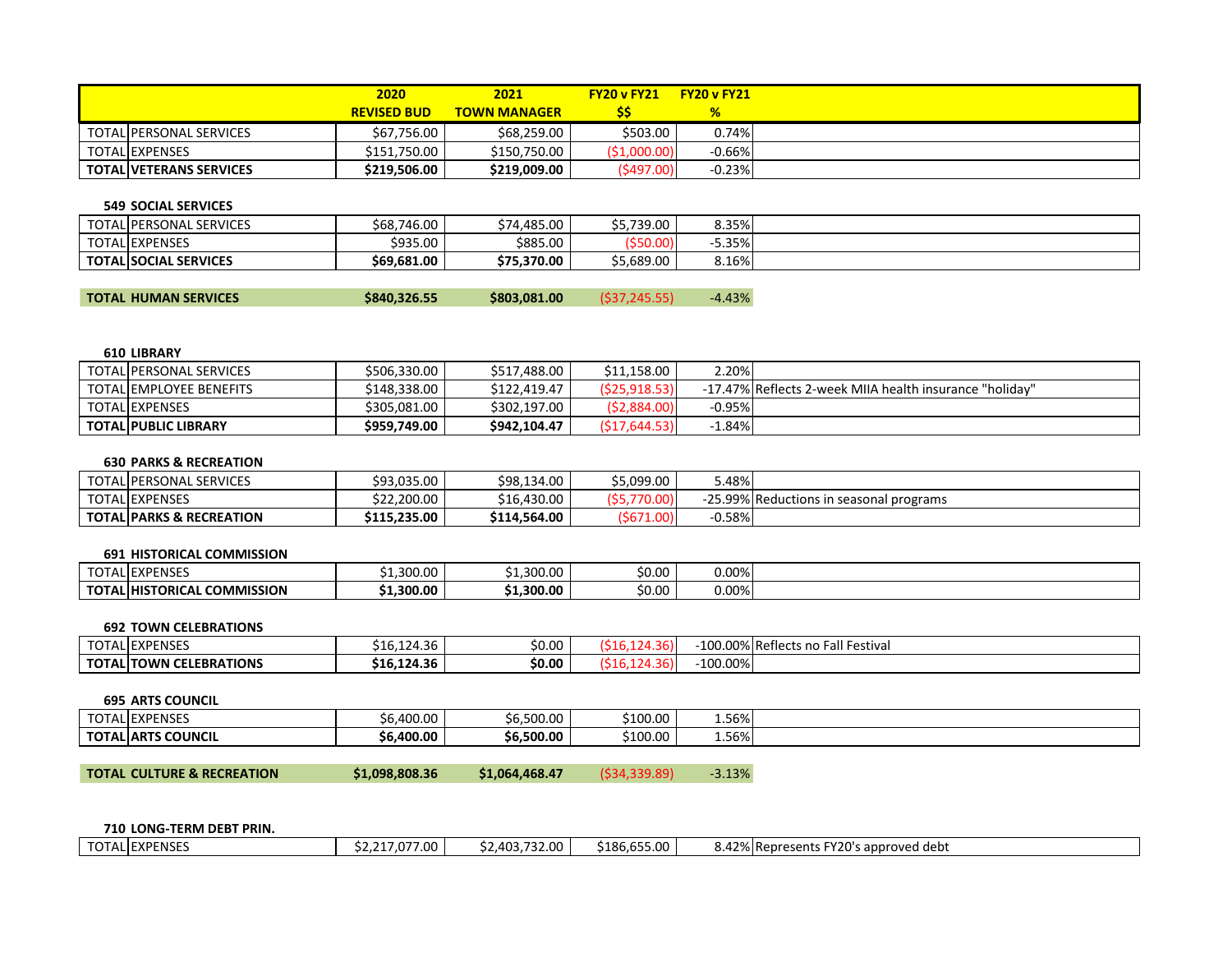|                              | 2020               | 2021                | <b>FY20 v FY21</b> | <b>FY20 v FY21</b> |
|------------------------------|--------------------|---------------------|--------------------|--------------------|
|                              | <b>REVISED BUD</b> | <b>TOWN MANAGER</b> |                    |                    |
| TOTAL LONG-TERM DEBT PRINCIP | \$2,217,077.00     | \$2,403,732.00      | \$186,655.00       | 8.42%              |

#### **751 LONG TERM DEBT INTEREST**

| $-2$<br>TOTAL EXPENSES                           | \$1,609,905.00 | \$1,561,238.67  | C 40<br><b>3,000.3P</b> | 0.22<br>3.UZ%  |  |
|--------------------------------------------------|----------------|-----------------|-------------------------|----------------|--|
| <b>TOTAL LONG TT</b><br><b>TERM DEBT INTERES</b> | \$1,609,905.00 | · 1,561,238.67↓ | 1518<br>5.000.3         | 0.201<br>3.UZ% |  |

### **752 SHORT TERM DEBT INTEREST**

| <b>TOTAL EXPENSES</b>                         | \$100.000.00 | \$32,000.00 | $-68.00%$ |  |
|-----------------------------------------------|--------------|-------------|-----------|--|
| <b>TOTAL SHORT</b><br><b>TERM DEBT INTERE</b> | \$100,000,00 | \$32,000.00 | $-68.00%$ |  |

| <b>TOTAL DEBT SERVICE</b> | \$3,926,982.00 | \$3,996,970.67 | \$69,988.67 | 1.78% |
|---------------------------|----------------|----------------|-------------|-------|
|---------------------------|----------------|----------------|-------------|-------|

# **820 STATE EXPENSES**

| <b>TOTAL EXPENSES</b> | \$1,768,149.00 | \$1,721,550.00 | $\sim$<br>$^{\prime}$ \$46.<br>500<br>$\sim$ . UU i | -2.64% Reflects expenses from Commonwealth |
|-----------------------|----------------|----------------|-----------------------------------------------------|--------------------------------------------|
| <b>TOTAL STATE</b>    | \$1,768,149.00 | \$1,721,550.00 | 500<br>$\sim$<br>10.00<br>'S46.J<br>UUL.            | 2.64%                                      |

#### **830 COUNTY**

| <b>TOTAL EXPENSES</b> | \$407,606.00 | \$417,796.00 | \$10,190.00 | 2.50% Reflects<br>County assessments |
|-----------------------|--------------|--------------|-------------|--------------------------------------|
| <b>TOTAL COUNTY</b>   | \$407,606.00 | \$417,796.00 | \$10,190.00 | 2.50%                                |

### **840 OTHER GOVERNMENTAL**

| <b>TOTAL EXPENSES</b>               | 343.00 +<br>. . | \$4,474.00 | \$131.00 | 3.02%    |  |
|-------------------------------------|-----------------|------------|----------|----------|--|
| <b>TOTAL O</b><br>THER GOVERNMENTAL | \$4,343.00      | \$4,474.00 | \$131.00 | $3.02\%$ |  |

| <b>TOTAL INTERGOVERNMENTAL</b> | \$2,180,098.00 | \$2,143,820.00 | ( \$36, 278.00) | $-1.66\%$ |
|--------------------------------|----------------|----------------|-----------------|-----------|
|--------------------------------|----------------|----------------|-----------------|-----------|

#### **910 EMPLOYEE BENEFITS**

|                                     |                |                |              |          | ITown has realized a 2-week "holiday" from MIIA, our health    |
|-------------------------------------|----------------|----------------|--------------|----------|----------------------------------------------------------------|
|                                     |                |                |              |          | linsurance carrier. This number reflects a conservative use of |
| l TOTALlEMPLOYEE BENEFITS           | \$5,461,231.00 | \$5,398,236,78 | (S62.994.22) |          | -1.15% \$313k of the total \$400k savings.                     |
| <b>TOTAL TOWN EMPLOYEE BENEFITS</b> | \$5,461,231.00 | \$5,398,236.78 | (S62.994.22) | $-1.15%$ |                                                                |

## **912 WORKERS COMPENSATION**

| <b>TOTAL</b> | LIEXPENSES                        | .416.00<br>9д. | \$423,000.00 | \$7.584.00 | 1.83% |  |
|--------------|-----------------------------------|----------------|--------------|------------|-------|--|
|              | <b>TOTAL WORKERS COMPENSATION</b> | \$415,416.00   | \$423.000.00 | \$7.584.00 | 1.83% |  |

## **920 SCHOOL EMPLOYEE BENEFITS**